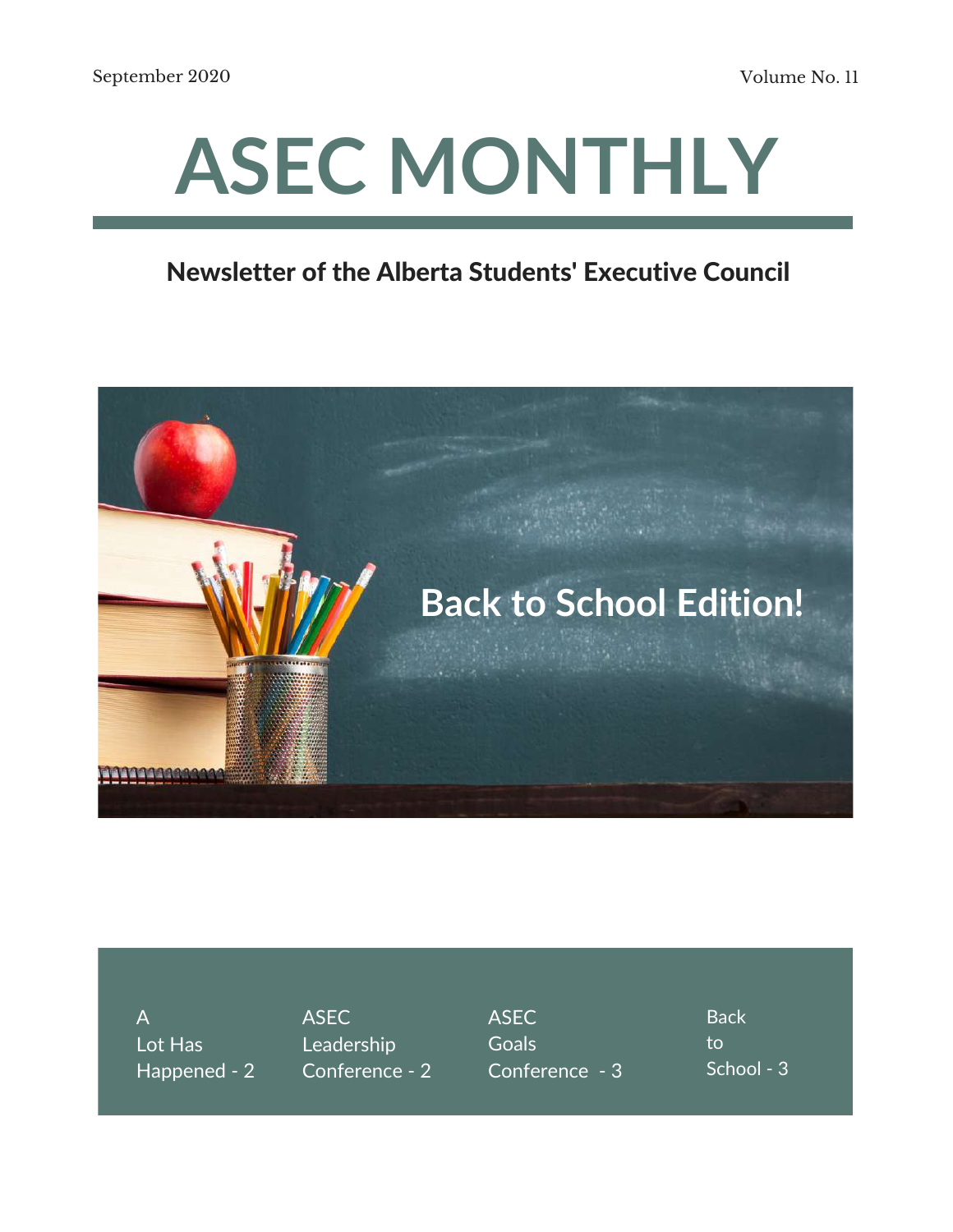### A LOT HAS HAPPENED

This summer, a lot has happened. ASEC has undergone major changes. Here are some of the highlights!

- ASEC has held consultation meetings with a large number of new stakeholders: COPPOA, the CCC Economic Recovery Task-force, Deputy Minister (Adv. Ed.) Curtis Clarke, stakeholders in student financial literacy, as well as previous partners such as Volunteer Alberta and Healthy Campus Alberta.
- ASEC has hosted two conferences over the summer, and Advocacy Week is right around the corner!
- The Board of Directors has changed membership, and we have new priorities- (but more on that soon)
- ASEC is a major stakeholder for the "2030: Skills for Jobs" Review of the Post-Secondary System, and meetings are happening every Friday until the reviewers make their decision this fall.

#### ASEC LEADERSHIP CONFERENCE

ASEC Leadership Conference is held every spring/summer to decide who will be the new leadership team for the upcoming term. This year's Leadership Conference was held online due to COVID-19, but the new board is already going strong!

For pictures and details about the new Board of Directors, check out our website [here.](https://albertastudents.ca/members/)





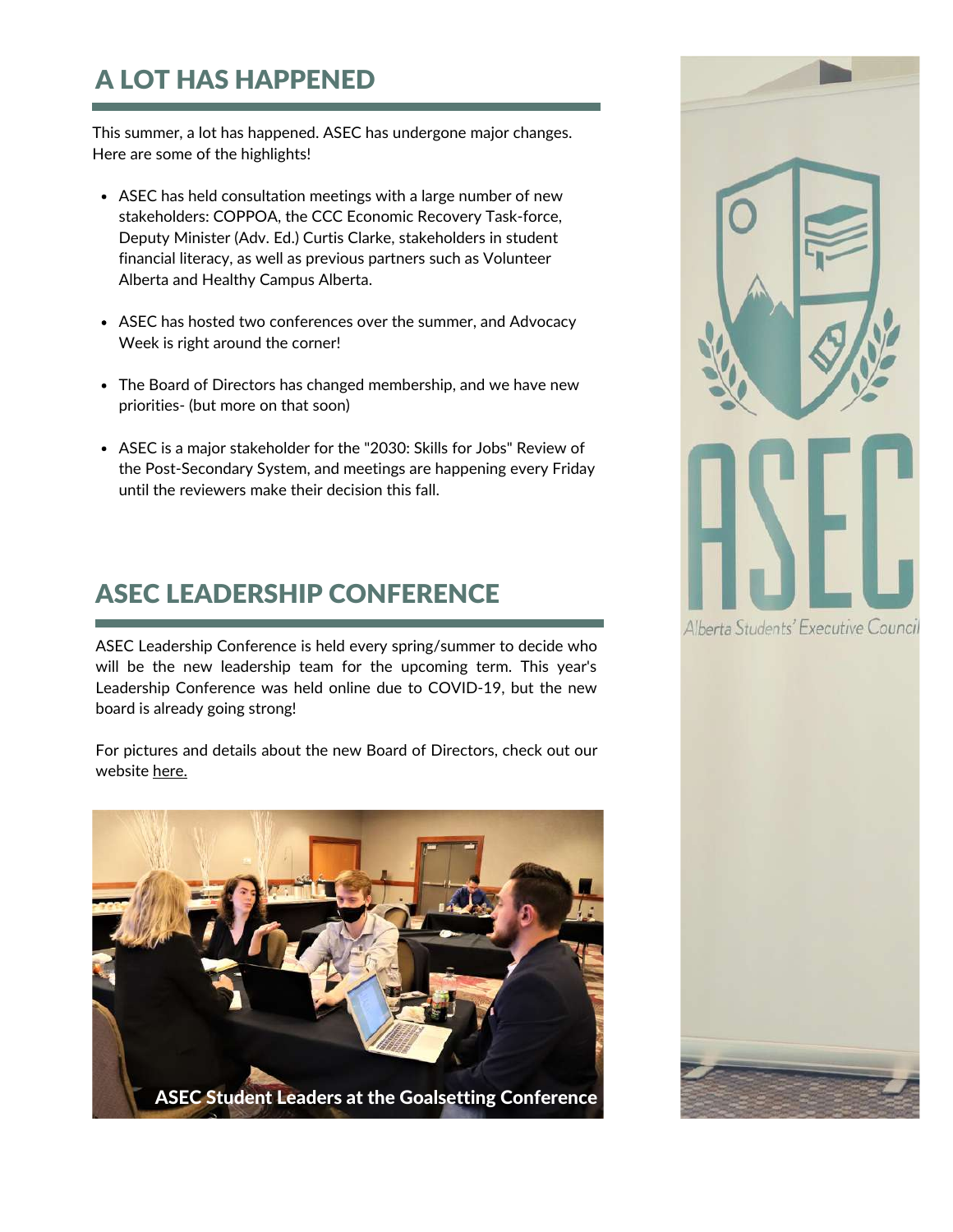#### ASEC GOALSETTING CONFERENCE

The ASEC Board of Directors and the ASEC Delegate Council deliberated and voted on SIX new advocacy priorities at our most recent Goals Conference in August. The new list include some priorities that you are already familiar with, along with some important issues affecting students today.

Here is the list:

- Accountability and Consultation;
- Healthy and Safe Campuses;
- Improved Accessibility and Quality of Education;
- International Student Supports;
- Open Educational Resources; and
- Revamped Alberta Post-Secondary Transfer System.



#### BACK TO SCHOOL

To all those returning to school in these unprecedented times, we know you have concerns. We hear you. Actually, we want to know more- so we can bring evidence of your concerns to the table.

ASEC is developing a survey so that every student experience is included in the development of our advocacy priorities. Survey email coming to your inbox soon.